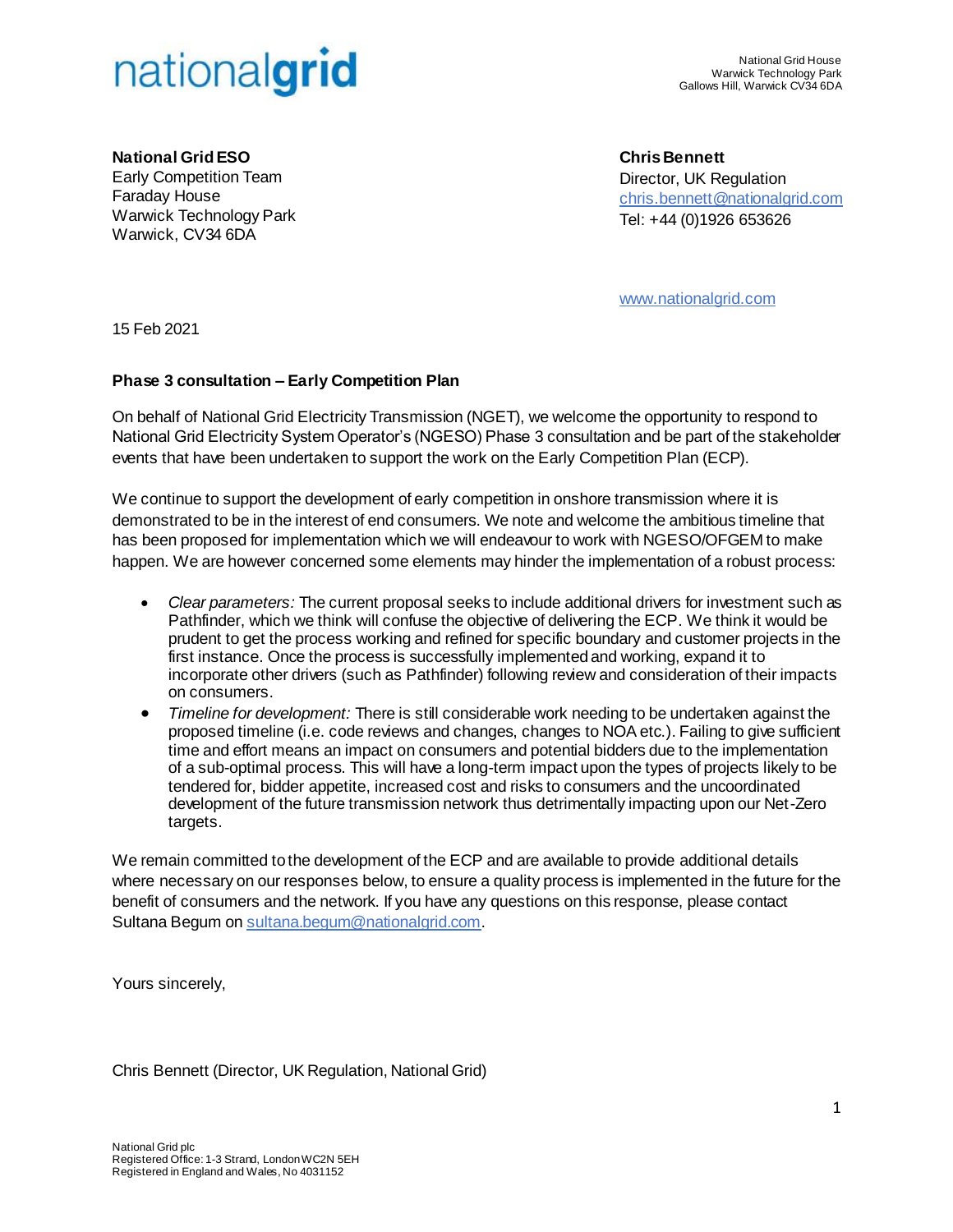

## **Chapter 2: Roles and Responsibilities**

### **1. Do you agree with the activities of the Approver we are proposing and why?**

The Approver role (Ofgem), w e agree w ith and the activities identified as falling into their responsibility. We do how ever, think there are additional activities that need to be added to the current list:

- 1. *Governance:* The creation of the PPWCA falls upon the Licence and Contract parties. The responsibility as posed in the consultation is that they w ill also approve this document and its associated guidance. We do not think it appropriate for these tw o parties to create and approve their ow n documents and should be undertaken by the Approver to ensure clear governance is in place.
- 2. *Decisions:* Follow ing the PPWCA, there should be an approval/decision stage. There is the potential for the underlying TRS value to be changed from contract aw ard. Enabling this means auditing of processes to ensure the PPWCA is undertaken according to guidance and the w inner can challenge decisions (if appropriate) before the TRS is formalised into licence.
- 3. *Licence:* The Approver should issue guidance to help participants understand the types of solutions that w ould/w ouldn't require a Transmission Licence. This has been discussed extensively on Pathfinder w here participants w ill deliver transmission assets but no conclusion on w hether a Transmission Licence is required or not. Participants need to understand w hether the scope of their solution is likely to need a licence as managing assets under a contract and managing assets under a licence are very different and may require different bidding strategies to be employed. Clarification is requested, w here the project is not licenced, that Ofgem recourse is to the ESO as the Contract counterparty.

### **2. What do you think the checks, that make up the other activities, should look like? Should they be a formalised process?**

It is unclear w hat the Stage Gate process will look like and how formal it will be? If the proposal is akin to existing regulatory need case processes for example, then it could add significant time onto the process.

We propose any checks that might change the course of the tender process, is formalised. This allow s bidders/w inners to know and understand the process that are applicable but also provide opportunities to challenge decisions (if applicable). This ensures transparency and certainty that decisions w ill not be made adhoc w hich may impact them or the project.

### **3. Who do you think is the most appropriate party or parties to own the Procurement Body role?**

We continue to believe the ESO is best placed to own the Procurement body role. It w ould be the least disruptive and costly, due to their experiences of procuring energy services in the market currently and their role as the system operator. We are how ever, mindful the ESO will need to upskill significantly to enable the production of detailed procurement tender specifications that market participants can tender against as the ESO has not run such events for large scale physical infrastructure build projects. There is also the matter of ensuring that the Procurement body is suitably incentivised to deliver good value for end consumers.

**4. Taking into consideration the role of the Approver, do you think an Independent Assurance activity is needed?** 

We agree w ith the conclusion that it w ould be a duplication of activities betw een the Independent Assurance body and the Approver and therefore should continue to sit w ith the Approver. The Approver can outsource the assurance activity to a third party on their behalf, if they needed but ultimately should sit w ith them.

**5. Do you agree with our position on the Contract Counterparty role and why?**(for non-netw orks)

Yes, already established and least disruptive to the process. Note our comment in Q1 re w here the ESO is the only licenced party and the contract counterparty it w ould appear to be taking on delivery and compliance risk.

### **6. Do you agree with our position on the Payment Counterparty role and why?**

Recognising that further w ork needs to be carried out to determine the risks and renumeration of the party, in this instance we agree the ESO is best placed to ow n this role. A lot of the framew orks are already established w hich the ESO understands and therefore the least disruptive to the market and competition process.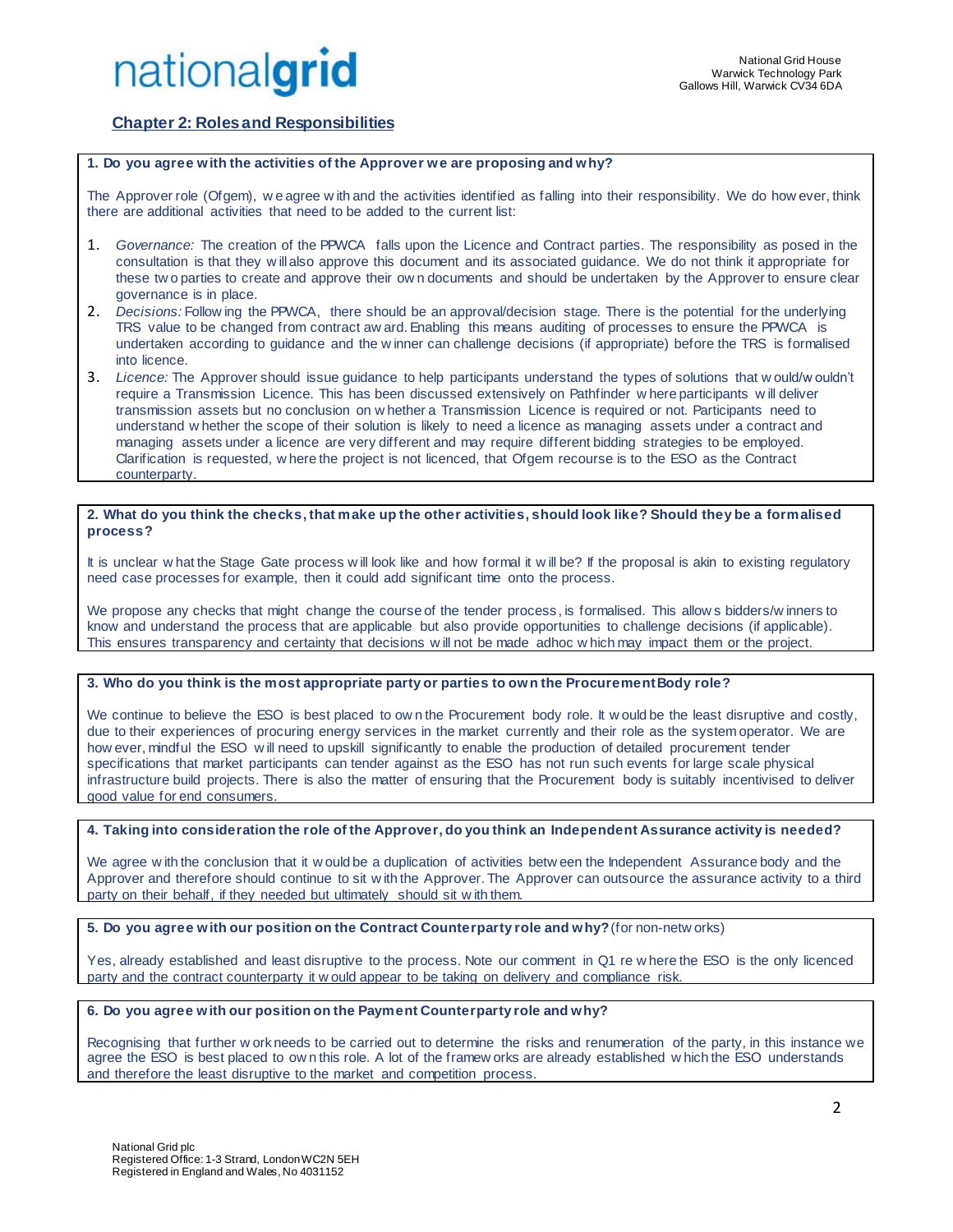

### **7. Do you agree with our proposed approach to conflict mitigation?**

We agree that involving the TOs w ill deliver greater value for end consumers and that any perceived conflict of interest can be satisfactorily addressed. Indeed, excluding the TOs w ould severely restrict competition.

Based upon the high-level information provided, Option 2 (ring-fence bidding teams) for conflict mitigation appears to be the least disruptive route. How ever, w e are concerned there may be limitations if applied w ithout further thinking and detail behind the proposal. For instance:

- 1. Time-bound ring-fenced approach may be appropriate to minimise disruptions (cost and resources), nevertheless, need to ensure there aren't onerous 'gardening leave' restrictions on w ho can be part of the bidding team.
- 2. Netw ork Planning definition refinement is required. Within NGET a significant number of employees are in some w ay involved w ithin netw ork planning/design/development activities. We are also assuming the existing TO delivery teams can deliver the project once the bidding period concludes and able to continue core business roles.

**8. Do you agree with the key differences between early competition and these case studies, and that the key differences would limit the lessons that can be learnt for the purposes of developing the model for early competition?**

The case studies identified are bespoke projects w hich required unique approaches for their procurement. The ECP is a unique project w hich w ill need its ow n processes, framew orks, roles etc to enable its creation and future. There w ill be lessons that can be learnt from the case studies how ever, maybe difficult to draw parallels to the ECP process.

### **Chapter 3: Identifying Projects:**

### **1. Do you agree that only competing projects that appear in at least 2 FES scenarios will provide sufficient confidence that the project will go ahead?**

We note that FES is a scenario rather than a forecast. We think this assumption is too simplistic to provide any confidence on early load-related projects. We agree that generation background plays a critical role in the need of a project but there are significant other factors w ithin this. For example, type of generation behind the system need, government policy on specific technology, consenting status of specific generators, how many years tow ards project delivery etc.

The current NOA process only makes a single year recommendation to progress a project based on forecast spend for the next year, w hile also considering the optimal delivery year across the range of scenarios. Depending on the boundary being considered, recommendations are sensitive to specific assumptions w ithin a FES background about generation or demand changes in an area. As stated above, w e believe it is too simplistic an assumption that FES scenarios give sufficient certainty. We believe that it w ould be more robust to consider both the strength of drivers across the scenarios as w ell as considering local issues/sensitive cases that may impact the need for the reinforcement. This is not unlike w hat Ofgem does for SWW / LOTI projects need case assessments. This w ill allow conclusions to be reached that are strong and consider the latest information available on the likelihood of netw ork reinforcements being required.

In addition, there is a lag betw een the FES publication and NOA assessment, meaning NOA may not consider the latest available information if taken at face value e.g. the latest government policy as happened w ith NOA5 and Net Zero. Given the importance of getting the right projects/needs out to competition, it is vital that further w ork is undertaken beyond NOA to understand the complexities and strength of the driver on a case-by-case basis. In a similar w ay to how a needs case is assessed today, the Netw ork Planning body can then make its recommendations to the Approver based on this analysis and determine that a need/project can move forw ard to be competed.

Consideration should also be given to either expanding/changing or supplementing the NOA process to ensure that it reflects all facets of the system drivers and project requirements – currently NOA does not consider detailed voltage, fault level, stability requirements w hich may need to be considered w hen specifying the scope of a solution for competition. Delivery risk also needs to be factored in as a key determinant.

**2. Do you agree with our proposed approaches for different drivers of network investment? Are there ways single party connections could be identified as having sufficient certainty to compete?**

Above all, w e recommend setting clear parameters for early competition, so focus can be on ensuring the implementation of a robust process. The current proposal looks to incorporate lots of different drivers, this makes it difficult to come up w ith a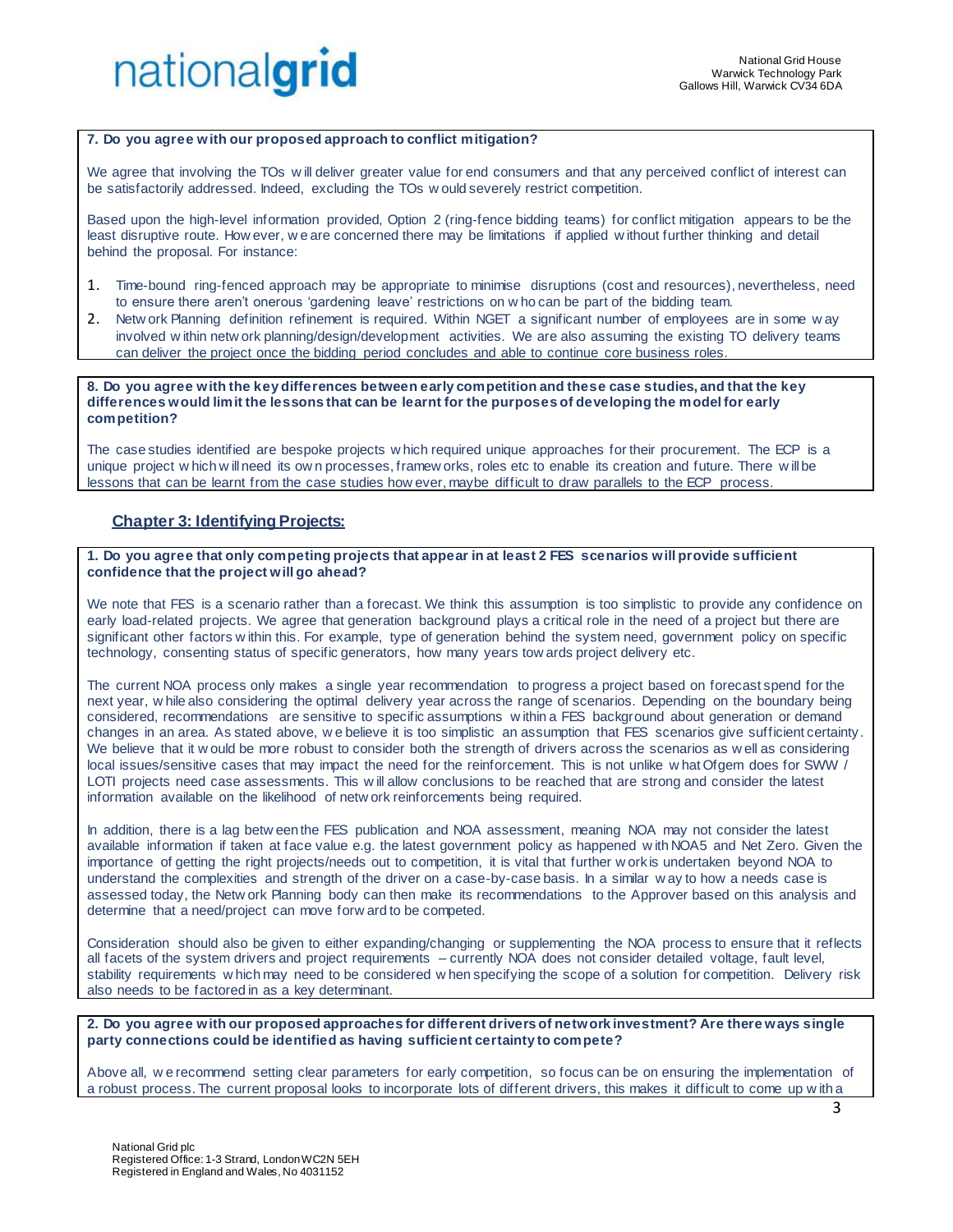robust process and meet the overall objectives of EC. It w ould be prudent to get the process w orking and refined for specific boundary and customer projects in the first instance. Once the process is successfully w orking, expansion to other drivers of netw ork investments should be review ed and considered.

Should the above suggestion be follow ed, some points identified below may not be relevant:

- 1. *Voltage & Stability:* Merging competition under one banner is an efficient approach. How ever, there continue to be differences. For instance, the incumbent TO bid is a counterfactual in Pathfinder, w hile the proposal in ECP requires for a level playing field. Is it the assumption that Pathfinder w ill be adjusted to accommodate to ECP?
- 2. *Asset replacement:* One of the criteria for competition is 'separability'. This w ould be a contradiction to the suggestion to compete asset replacement projects, w hich by definition are not separable.
	- More importantly the w hole premise of early competition is to tender for projects years ahead of the need. It is difficult to know w hat replacement projects can be competed years in advance of the need because the incumbent w ill undertake annual asset health review s before a determination on w hich assets to replace or require immediate action is taken. The early trigger that is needed for EC w ill not be present and should therefore be removed as a driver.
	- In conclusion, the benefits derived by the incumbents negotiated framew orks w ould be difficult to replicate by competition. If allow ed, it may prove to be more costly for consumers instead.
- 3. *Boundary capability and customer works*:
	- Are frequently referred to as being separate things. Almost every new major infrastructure project in NOA forms part of a customer connection enabling w orks, particularly given the scale of new connections required for Net Zero. There needs to be recognition that it will not be possible to easily delineate betw een these two as separate things.
	- Experience has show n that customer connections are uncertain and w ill change and evolve (scope and timeline) till it becomes more certain. There may be scope to compete the connection w ork early and importantly to consider w hether there are factors such as technology, alignment w ith policy etc. that could be used to differentiate around project certainty. ESO how ever, must be conscious not to impact the market by effectively making decisions around w hich projects are perceived to be more certain. As such, all projects w ould need to be treated equally to ensure there are no challenges from customers w here some may or may not be impacted by competition.
- 4. *Compliance:* We are unclear how compliance can be a separate driver for netw ork investment and request more detail to provide a more informed response.
- 5. *Optimisation:*
	- Given the difficulty in separating drivers for investments, thought needs to be given on how drivers are assessed and competed to minimise the overall level of infrastructure build onshore. Optimisation across drivers before competition is important to ensure that it happens.
	- In conjunction w ith the above point and ITO bid, w e w elcome the ESOs thoughts on the follow ing scenario. In the ITOs competitive bid, it w ould be able to expand on an existing solution it is developing for a different need (w hich may not be separable) for instance, the replacement of an asset at £X amount, the cost to put in a bigger asset w ould just be the uplift cost, rather than the full asset cost? Enabling this w ould be important to ensure netw ork investment is optimised. We assume a CATO w ould be able to do this as w ell if they had existing assets.

### **3. Do you agree that continuing to develop the Interested Persons Option process is the best way to engage stakeholders in initial solution design**

We are interested to see how this process could be evolved. We are how ever aw are, there w asn't much interest in the IP process last year, so it is difficult to understand the benefits and impacts as w e do not have any tangible experience of it w orking. It is therefore, important for the ESO to w ork w ith stakeholders to understand:

- Why there w as no interest last year and w hat the barriers to entry w ere, so they can be resolved.
- What w ould the benefit be to participants in getting involved in this process? Why w ould they w ant to show their hand early?
- The roles and responsibilities around NOA submission require further clarity w ith the grow th of the Interested Persons Option process:
	- We do have concerns around the ESO's statement that they w ould 're-shape' the NOA options submitted by the TOs. Should such an approach be adopted, it should be noted NGET cannot be held to any options that are not explicitly provided as part of its submission as re-shaping/splitting out options w ill change capabilities, costs and programmes.
	- $\circ$  NGET must study the boundary capability of its options how w ill it consider options from other parties as part of its path building and understand how other projects could impact the boundary capabilities of w hat it proposes? Do ESO see this changing?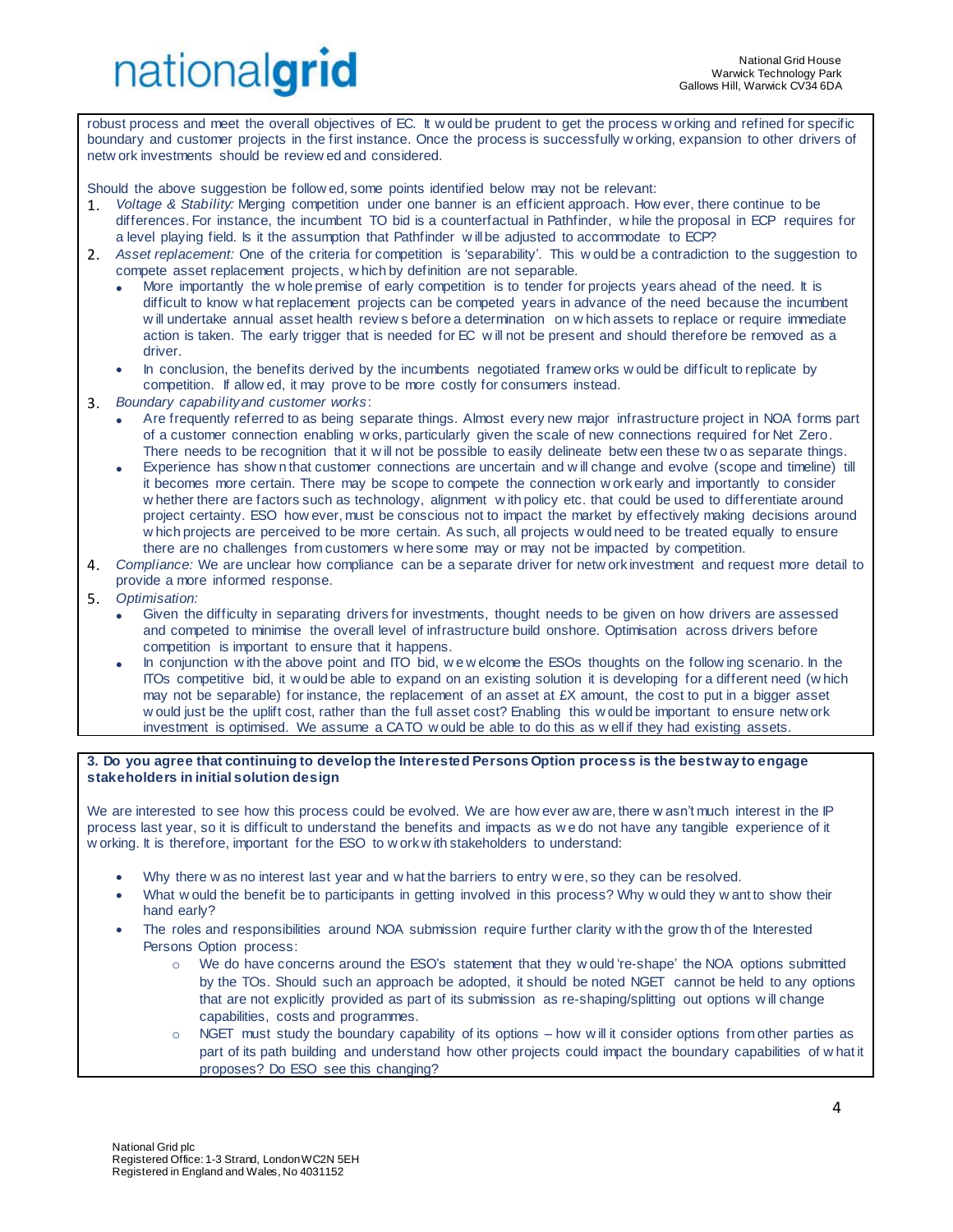• Additionally, there maybe system analysis constraints w hich need to be considered. There w ill be significant challenges on model exchange and intellectual properties. Boundary assessment for NOA is already resource heavy and time-consuming just for TO/ESO options. Additional proposals from interested person w ould multiply the amount of additional analysis that w ill be required and cause delay in delivery of NOA publications.

## **Chapter 4: Commercial Model**

### **1. Do you agree with the partial indexation of the TRS and the adoption of CPIH as the index? Why?**

In relation to CPIH, w e understand the drivers behind a change from RPI and w e agree w ith the approach. We supported this change as part the RIIO 2 process.

In terms of full versus partial indexation, w e recognise that a full indexation mechanism could cause some funding issues due to low er initial cashflow s (as described in the paper) and could be an issue for those bidders w ith less capacity to manage this imbalance. We agree that, in theory, an inflation sw ap could help rebalance the cashflow s, how ever, this is likely to come at a material cost (ultimately transferred to consumers), as the sw ap w ould need to be uncollateralised. In addition, a sw ap of this type w ould not be easy to price and structure in terms of amount and tenor and w ill add volatility to the bidder's P&L as the sw ap w ould have to be marked to market.

Partial indexation w ould address this issue and w ould likely keep allow ed revenues and costs to be better aligned for a bidder. How ever, from a consumer point of view , this w ould mean future consumers pay less than current consumers in real terms for the use of the same asset, w hich presents potential issues in terms of inter-generational equity.

There remain practical questions from a bidder's perspective as to w hether indexation removes risk or creates additional risk (e.g., how aligned is CPI inflation to bidders' expectation of their ow n cost profile and/or how likely is indexation % to remain an accurate natural hedge through time)? If bidders have to price inflation risk into their bids, then the process may not represent best value for customers. One alternative is to ask bidders to submit the indexation % they believe w ould cover their cost inflation as part of their bid. This w ould, how ever, present the additional challenge of comparing different index ation profiles from different bidders. A partial solution could be to include an adequate risk sharing mechanism to assign any deviation betw een indexation and CPI inflation betw een bidders and consumers.

### **2. Which of the options for extending the revenue period do you think are most appropriate? Why?**

We think it too simplistic to look at end of life requirements based just on the NOA assessment, further impacts/considerations are needed tow ards broader netw ork compliance as more generators w ill have connected w ith that asset in place and removal of it may require another asset to be built or a derogation be put in place. If the previous need no longer exists and the decision is made to remove the asset, then is it on the TO to re-establish netw ork compliance? What happens if this delays customer connections? Will the TO be part of determining the requirement for the solution long-term?

All three proposed options are viable (providing there continue to be value to consumers). The consultation has a preference betw een options 2 and 3 (exiting provider extension, pre-agreed and renegotiated). It is not clear to us that it w ould be a fair negotiation w ith one buyer and one seller, and therefore options for extension might be better agreed at the outset. Alongside this w e w elcome further consideration as to the merits of keeping all three options available to operators to make a more informed decision nearer the time w hen the decision needs to be made.

### **3. Do you agree with the preferred option of a fixed payment to the successful bidder upon the delivery of key milestones during the preliminary works period? Why?**

We agree w ith the proposal to make fixed payments once key milestones are met to ensure w inning bidders w hich w ould have otherw ise needed to w ait till the TRS commenced for payments, can receive them earlier. This approach will help in preventing any gaming of the preliminary and construction allow ances but also mitigate w orking capital challenges. It is likely to encourage a w ider pool of participants and so improve competition.

### **4. Do you agree with our revised views and preferences in respect of the PPWCA, Performance Bond and IAEs? Why?**

We have made some observations about the revised proposals below :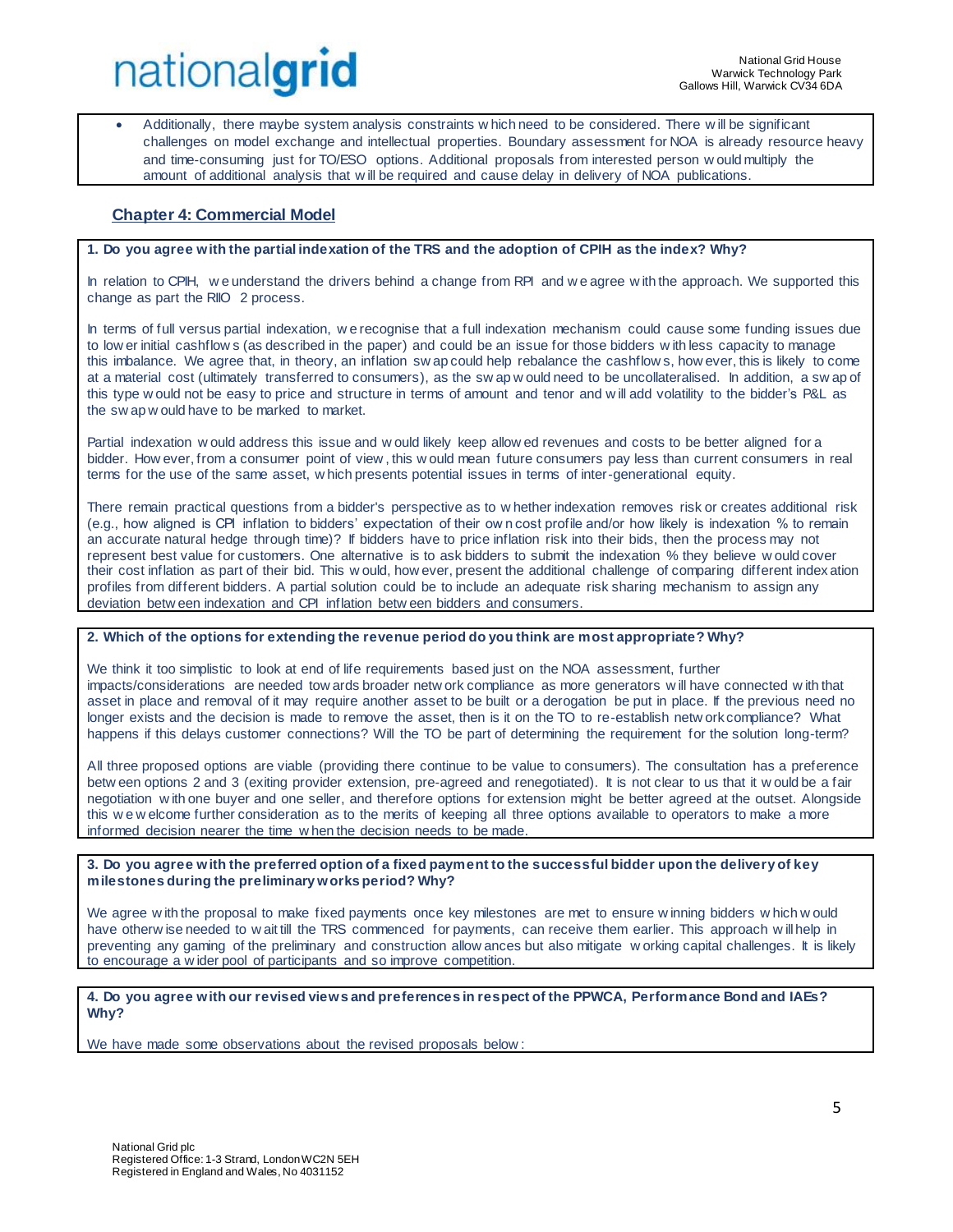• *Performance Bond:* We see the benefits in protecting consumers from non-delivery and more so for those that may not be financially secure and at risk of non-delivery. How ever, for those that are secure is the expectation that this w ould still need to be placed?

One of the suggestions is the 'OFTO Build of 20%, is an appropriate comparator.' 20% may have been appropriate for OFTOs due to the development and size of such project. How ever, EC projects are not comparable by value or risks (. i.e. preliminary w orks requirements) and may need a higher % bond. This as a result, may price some bidders out if they are not able to service the bond, w hile others w ill price it into the contract thus increasing the price for consumers. Identifying the appropriate risks/costs consumers are w illing to take needs to be considered carefully. Where there is greater technology risk this could have a bearing on the level of bond that might be appropriate.

- *PWWCA:* The consultation states that certain underlying costs (w hich are permissible) may be adjusted at the PWWCA, how ever, it is unclear, w hat 'permissible' costs are? Further clarity is w elcome to ensure bidders know w hat can and cannot be changed at this stage.
- *IAE:* Further detail on the proposal is requested. Without a w orked example or proposed solution, it is difficult to comment.
- *Risk Table:* Is the intention of the Risk Allocation table to include commercial settlements w ith landow ners for compensation under "land rights"? This is potentially a large risk and is a challenge to resolve at the preliminary stage before the disturbance has occurred. More detail is requested. Greater clarity of late delivery penalties w ill be required for bidders, it is not clear Ofgem's current principles-based arrangements provides sufficient detail to facilitate efficient bidding.

### **5. Do you agree with our preferred option regarding margins and overheads? Why?**

Overheads fixed at ITT may not be possible. Preliminary w orks are w here the design (w orst case scenario scope) is likely to change and w here a lot of the risk is likely to be. Overheads should therefore not be fixed at ITT to allow some flexibility should there be a change during the preliminary w orks, later assessed and fixed at the PWWCA. An arrangement of fixed w ith reopener might be a reasonable compromise.

Profit margin, in the instance that a fixed profit margin (is negotiated w ith the supply chain as suggested), cannot be achieved, w hat are the consequences of this? Setting a fixed margin is akin to a rate of return regulation model, this w ill have an impact of the delivery vehicles incentive to reduce costs to end consumers and share in any outperformance.

Treatment of risk/contingencies w ill be bespoke to projects, change as the project progresses and appetite for risk w ill vary betw een bidders. How this can be facilitated w ill need to be considered further.

### **6. Are there any additional measures a Procurement Body could take to further drive value for consumers in securing debt finance?**

If a Debt competition takes place, an adequate risk-sharing mechanism to properly assign any financing differences that may arise betw een the bidding stage and Financial Close should help to drive value for consumers.

In addition to actively participating in the Debt competition process (including negotiation of terms), the Procurement body may also deliver additional value by w idening the pool of potential lenders, by extending invites to Development banks and Export Credit Agencies (ECAs). These lenders can offer attractive terms (both in terms of flexibility and pricing), how ever, w ill only participate if the project has been aw arded. The Procurement body should consider the requirements from these lenders from the outset.

Other potential measures could be to discriminate projects by size and only recommend a Debt competition above certain thresholds, leaving funding for smaller projects at bidders' discretion (i.e. a more traditional bidding process). This should avoid unnecessary costs w here simple and fast solutions are available.

Where a bidder can secure debt finance on preferable terms (e.g. balance sheet financing) to that resulting from a Debt competition, it may be appropriate to adopt the alternative finance, w ith an appropriate sharing of the benefit w ith consumer s.

### **7. Do you agree with our current preferred option with regards to equity? Why?**

We agree that equity investors play a fundamental role to allow bidders to access subsequent debt financing. Seeking to raise equity at a later stage, w ould not only delay the process, but w ould also add uncertainty to the inherently risky Debt competition. Equity commitment is key to attract debt support, as the debt providers w ill w ant to see some risk sharing from sponsors before committing any funds to the project. Naturally, the stronger the commitment from sponsors, the more comfortable debt providers w ill feel, w hich should result in better overall financing terms.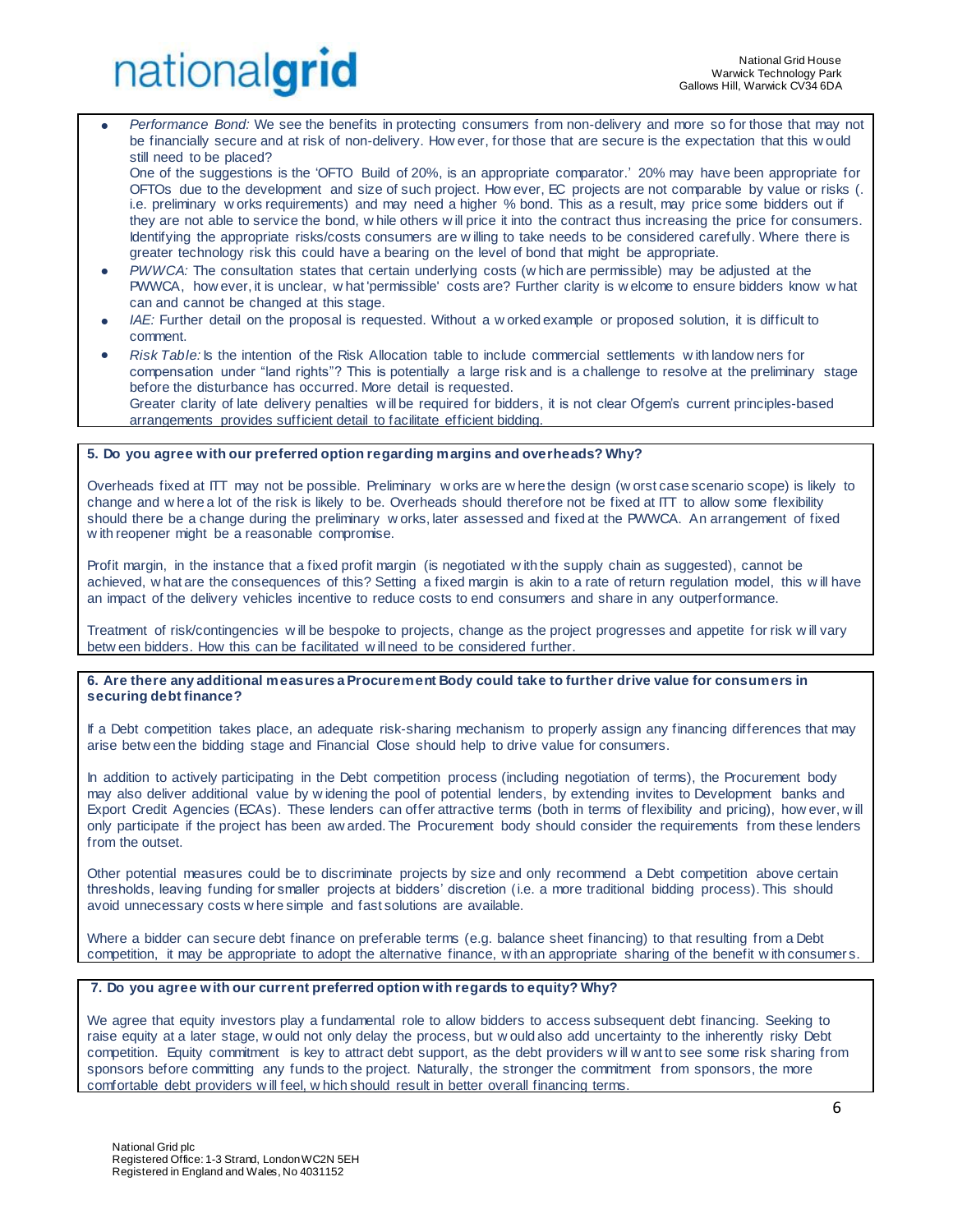If the estimated equity amount changes from bidding stage to Financial Close due to unexpected variances, then it is reasonable for the Procurement body to restrict this variability through some form of mechanism, such as asking bidders for a maximum equity commitment and/or a commitment to maintain target gearing at Financial Close etc. Bidders could still bid on preliminary terms subject to these thresholds. This is particularly important to give assurances to the Procurement body that equity sponsors w ill remain committed to the project even if some preliminary assumptions (overall costs, IRR, risk profile) change tow ards Financial Close.

In relation to the sale of equity, we agree that any potential change of control should be avoided during the critical path of the project (i.e. until the project is delivered). Once the project is operational, equity sponsors should have flexibility to exit w ithin certain conditions. For example, by ensuring any incoming buyer meets certain criteria (credentials, expertise, rating), by giving priority to buy to existing shareholders (pre-emption rights), to ensure adequate continuity in the management of the asset/s.

### **8. Do you agree with our views on indexation? Why?** See response to Q1.

### **9. Do you agree with our updated views on licence/contract and industry codes? Why?**

We agree the changes to codes could be significant, as w ere the changes to introduce OFTOs, and agree they are deliverable but further w ork needs to be undertaken.

Requirement to hold a licence is a matter for primary legislation.

Introduction of non-netw ork solutions should not reduce the protections afforded to end consumers through licenced arrangements unless this has been objectively justified.

### **10. Do you agree with our views on need change or disappearance? Why?**

We agree that it is appropriate that the need is continually re-assessed for confidence that the proposed solution still provides consumer benefit and the need continues to exist. It is also important to understand how the w inning bidder can expand or change their solution to meet an increased need to ensure the netw ork continues to be developed in a manner that minimises cost to consumers.

Under current SWW arrangements, follow ing the Final Need Case approval, the project is no longer assessed in NOA as a robust assessment of need and the economic case for the project to proceed against a range of sensitivities is concluded. To provide some certainty to bidders and local stakeholders impacted by a project w e believe it w ould be appropriate to remove a project from NOA assessment once construction has begun in line w ith the current approach for SWW projects. The NOA, and associated processes, can then be used to optimise any further netw ork reinforcements.

When review ing the current proposal from the consumer perspective, we do not expect w inning bidders to make a margin on costs incurred if the project need is terminated. How ever, from a bidder perspective, if investments w ere made in good faith there might be an expectation to receive a margin on costs as the need disappearance w as not resultant of their actions. Further consideration is needed so as not to deter others from bidding in the future.

### **11. Do you agree with our views and preference in respect of the 'provider of last resort' arrangements? Why?**

We w elcome the view s and information on the 'Provider of last resort' w hich assumes that any party can take over w here a w inning bidder is not able to deliver the asset and the incumbent onshore TO is not the only option. We have some initial questions w hich w e w elcome clarity on, in the absence of an onshore specific proposal, follow ing the review of the OFTO of last resort document:

- The OFTO policy makes the project available to incumbent OFTOs before it is expanded to onshore TOs, is it appropriate to assume this w ould be the case for onshore projects or anyone (w ith a TO licence) is able to bid for the project?
- The document assumes last resorts process is initiated only w hen the asset is built. ESO recognises the process will need to be bought forw ard for early competition. How ever, could it be the case that unsuccessful bidders w ho reached the last stage of the process, can be called upon to deliver the projects as per their bids (or revised bids) to reduce the lead time to delivery?

### **Chapter 5: End-2-End process**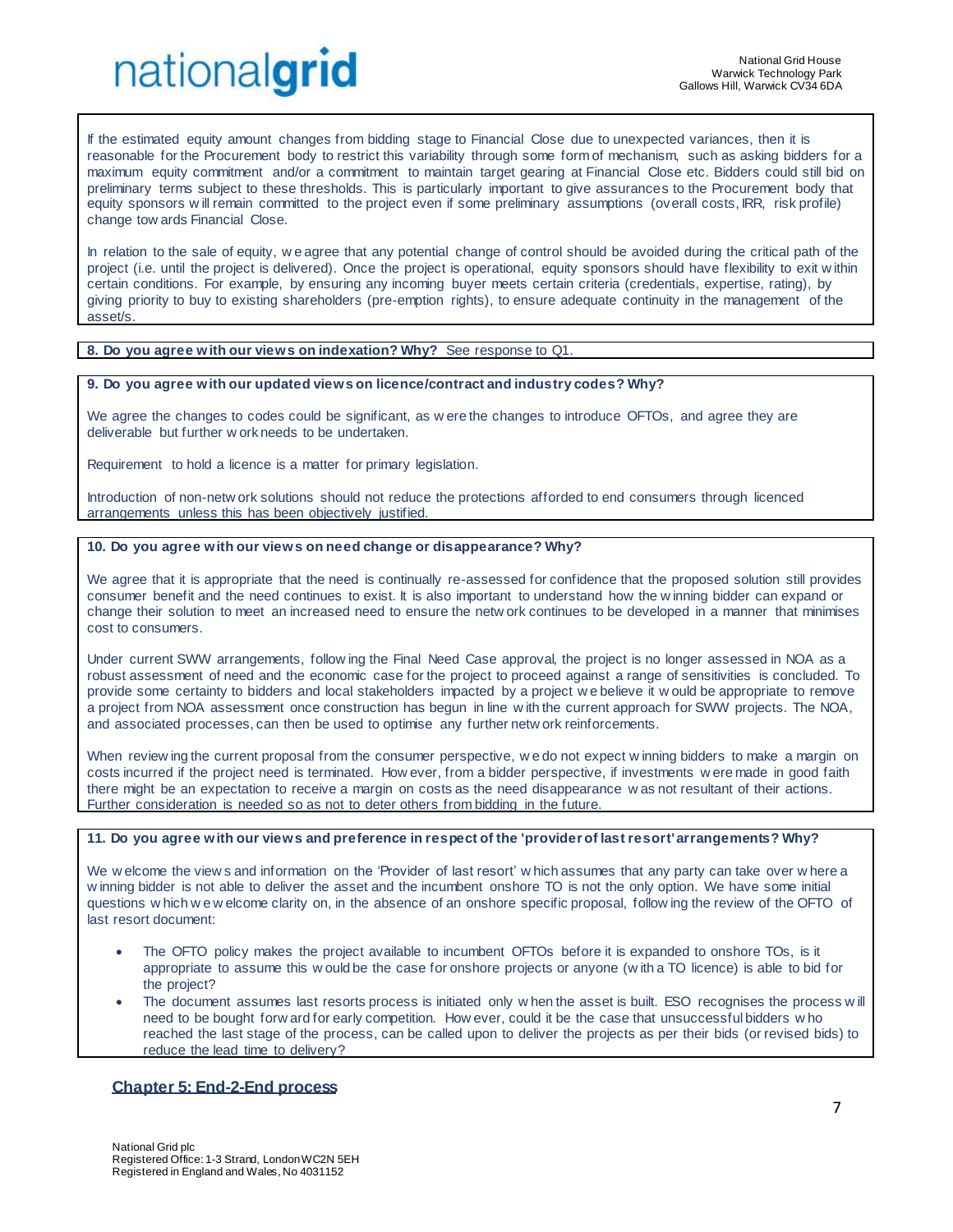### **1. Do you agree with our preferred position on pre -tender activities? Please explain your answer.**

The activities proposed appear reasonable. How ever, w e have some additional points for considered:

- In providing information to those tendering early in the process it is important that options being tendered don't become limited by the information provided, otherw ise this could stifle innovation and creativity to the detriment of consumer value.
- We agree the tender process cannot be standardised and a flexible approach is appropriate given the potential scope of projects, there needs to be sufficient clarity for tenderers at an early stage w hat the approach is and w hy, to prevent challenge further dow n the line.
- More specifically, it could be interpreted from this chapter, the length of the upfront activities to the appointment of CATO, is very long (an additional 3-5 years potentially from initial need identification to Licence or contract is a significant length of time). Value could be eroded quite significantly so anything the ESO can do to reduce these timescales can only be to the value of consumers providing there are a pipeline of suitable projects.

### **2. Do you agree with our preferred position on impact studies?**

Impact studies w ill be critical to ensuring the chosen solution drives consumer value, so scoping these effectively and sufficient time given to undertake them is important. While a proposed solution could provide boundary capability it may result in the overstressing of equipment in other areas of the netw ork or netw ork instability.

The burden of risk needs to be considered carefully as the netw ork background continues to be fluid as customers look to connect in parallel w ith competitive tenders running, especially over the number of years this process is show n to take. Changes to the netw ork background during the process could invalidate the impact studies and the party doing the studies cannot be liable for that risk. Scope of studies and background need to be agreed w ith the Procurement body to ensure there is a clear scope of w orks and set of assumptions that are understood (and w hoever is asked to do them must be paid for the service they provide).

### **3. Is there anything in our approach to sharing network information that you believe is unworkable? If yes, please provide details?**

As w e have said previously, the generation dispatch and assumed dates of connections that sit w ithin the ETYS models are commercially sensitive and must be treated as such. This therefore needs to be considered alongside requirements for prequalification and unbundling. At this stage in the process there w ill not be a strong incentive for bidders to ringfence that information if not governed by a Licence and/or associated obligations. We agree that an NDA could be used but the penalty for breach must be significant to ensure it is a sufficient deterrent.

While ETYS models are useful, they do not give due consideration to potential local issues. There may be benefit in using the ETYS model as a starting point but then, considering the geographical boundary of the solution, and consider if there is benefit in making any local optimisations/changes/sensitivities.

ETYS models need to go through an internal quality assurance process before release to ensure that bidders do not find issues. The release of models through the current NOA process can sometimes be iterative w here errors are found that need to be corrected, making the process inefficient.

### **4. Do you agree that individual pre-submission reviews should not be offered to bidders during the tender process if the clarification question process is in place?**

We can understand the request from potential bidders for review s prior to submissions to ensure their bids are in line w ith expectation etc. We also understand that should this be allow ed it w ould mean a considerable amount of time, effort and resources needing to be allocated to it outside of the normal tender process. It may also give some bidders an advantage over others. As a result, w e agree w ith not providing a pre-submission review . The clarification question process should therefore ensure all parties receive the same information (providing no IP or bid specific information is divulged).

### **5. Do you agree with our preferred position on the Pre-Qualification assessment and process? Why?**

We agree w ith the alignment of tender and licence processes, how ever at a minimum, it needs to ensure unbundling rules are follow ed (w ith a fuller review undertaken prior to licence/project aw ard), so as not to progress through the process only to find that the w inning bidder is not able to hold the licence.

**6. Do you agree with our preferred position on Invitation to Tender stage 1 assessment and process? Why?**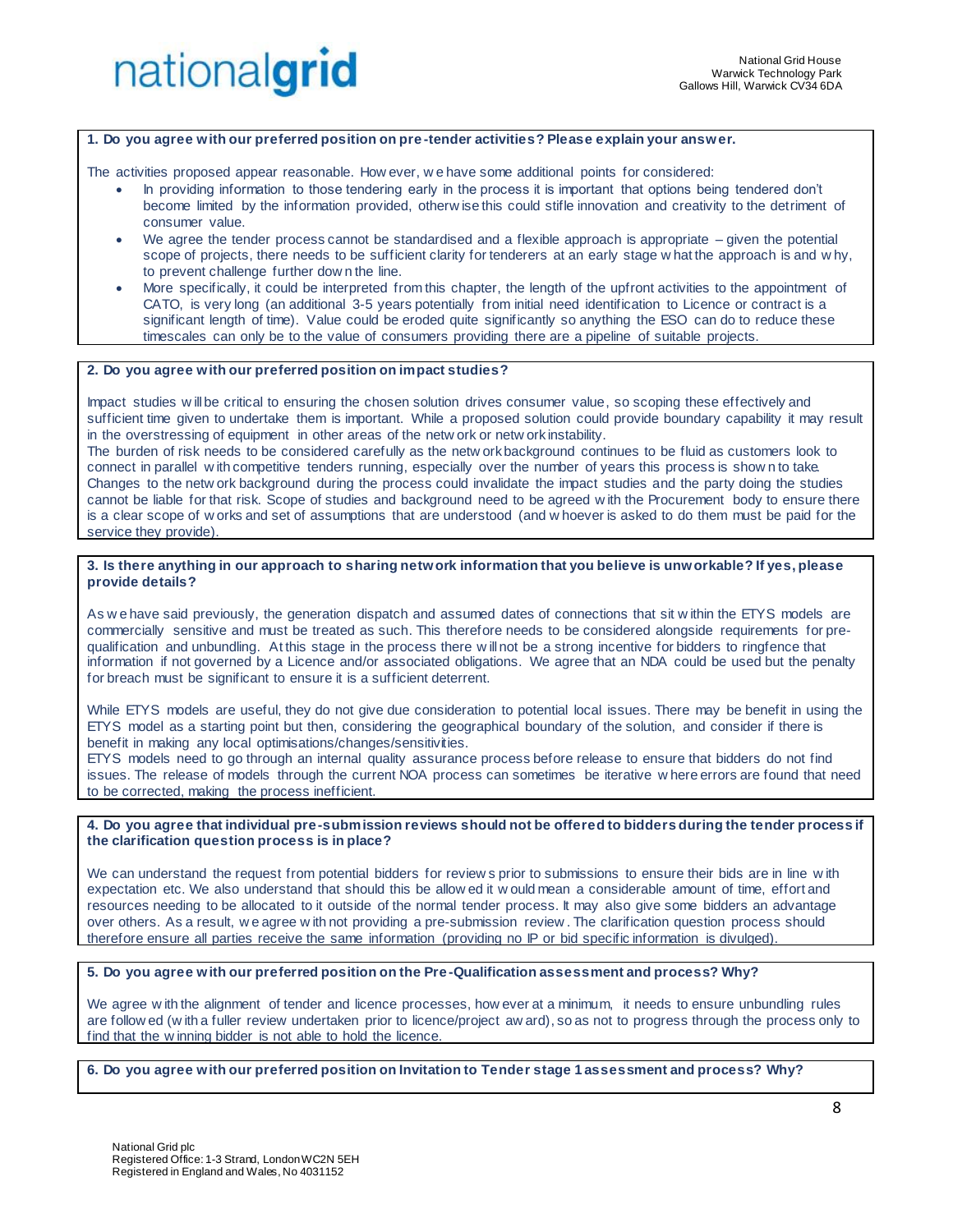We agree w ith the follow ing areas:

- *Capability:* The Procurement body w ill need to upskill and ensure they have netw ork planning and project delivery expertise that enables them to sufficiently scrutinise the dates provided. The delivery date should not just be a date but should contain a high-level project programme that provides confidence in deliverability.
- *Environmental/socio-economic factors:* Should be considered although in some cases these may be difficult to quantify to enable meaningful comparison. While Net Zero ecological impact is mentioned it may be w orth considering Net Gain as a parameter –though w ithout detailed surveys and development it may be difficult to provide details of this.

The follow ing areas w e think further w ork is required:

- *Need:* Meeting the need w ill be a critical factor but the extent to w hich solutions meet the need and how it is measured requires further thought for more complex needs or w here there are complex netw ork interactions. The ability for bidders to confirm they meet the need based on the information provided should be looked at further e.g. for stability studies detailed generator models w ill be required. If this cannot be made available due to the sensitivity of that information, then the bidder may not be able to do studies to sufficiently confirm that they have met the need. We w elcome more details on the proposed shadow study arrangements and the extent of these (and w hat happens in a dispute).
- *Technology readiness:* Is an important factor, but the project lead time may also be important to consider w hen assessing the readiness level. It might be w orth considering a higher readiness level for short lead time projects than longer ones w here there is more time to develop the technology in parallel w ith the consenting process.
- *Interested Parties:* The ESO may w ish for parties to participate in the interested parties process, if there is no commercial incentive to do so then this may be limited as participants may feel it undermines their commerc ial position in the competition process.
- *Feasibility assessment:* The TO could undertake feasibility assessment on the impact of connections, how ever, the allocation of risk is important as the netw ork background continues to evolve and there could be changes betw een assessment and preferred bidder appointment.
- *Consents:* Where consenting is required (and particularly a DCO) it is important to ensure there are no accusations of pre-determination, otherw ise these projects w ill not be able to undertake meaningful consultation at this stage and nothing must happen at this point that undermines future consultation processes.
- *Costs:* We understand the concerns around submitting costs at this stage, how ever, given the w hole purpose is to drive consumer benefit, w e think a critical element of information is not available here. Having an initial view on costs w ould help confirm w hether there is value to be gained in proceeding w ith the second stage and committing to further time and cost in project delivery.
- *Partial solutions:* Should not be allow ed to be submitted and onus be on bidders to seek co-operation or partner w ith other organisations to ensure they can meet the need of the tender. It is difficult to see how any tender could be assessed in the manner outlined in the document if it w as only a partial solution.

### **7. Do you agree with our preferred position on Invitation to Tender stage 2 assessment and process? Why?**

We agree w ith the technical and commercial scoring mechanisms proposed. How ever, question the suggestion that bidders may be w illing to submit a planning application and carry out surveys w ith no guarantee of bid costs being recoverable. We are not confident this w ould be easily accepted by the market. More specifically, is this a realistic approach to have? In addition, question w hether the Procurement body w ould w ant multiple parties to carry out invasive surveys at sites w ith no accountability or oversight of stakeholder management? Further clarity is requested for this point.

### **8. Do you agree with our updated views in respect of late project delivery? Why?**

We agree the TRS should start follow ing successful commissioning and reprofiled over the remaining revenue period. How ever, should it be found that the delay w as not due to the fault of the w inning bidder, the full revenue period should be maintained w hen the TRS starts. In the same guise, the w inning bidder should not be penalised for anything outside of their control or that could not be reasonably foreseen/catered for. We propose looking at the PWWCA stage to consider the risks that are or aren't included w hen agreeing the final costs to ensure there is agreement and comfort around the level of risk mitigation that should be in place.

For ease of consistency it w ould be appropriate to align to the T2 late delivery guidance (noting they w ill not be applicable for non-netw ork solutions).

**9. Do you agree with our updated views on the preliminary works / solution delivery incentive regime being proposed for early competition? Why?**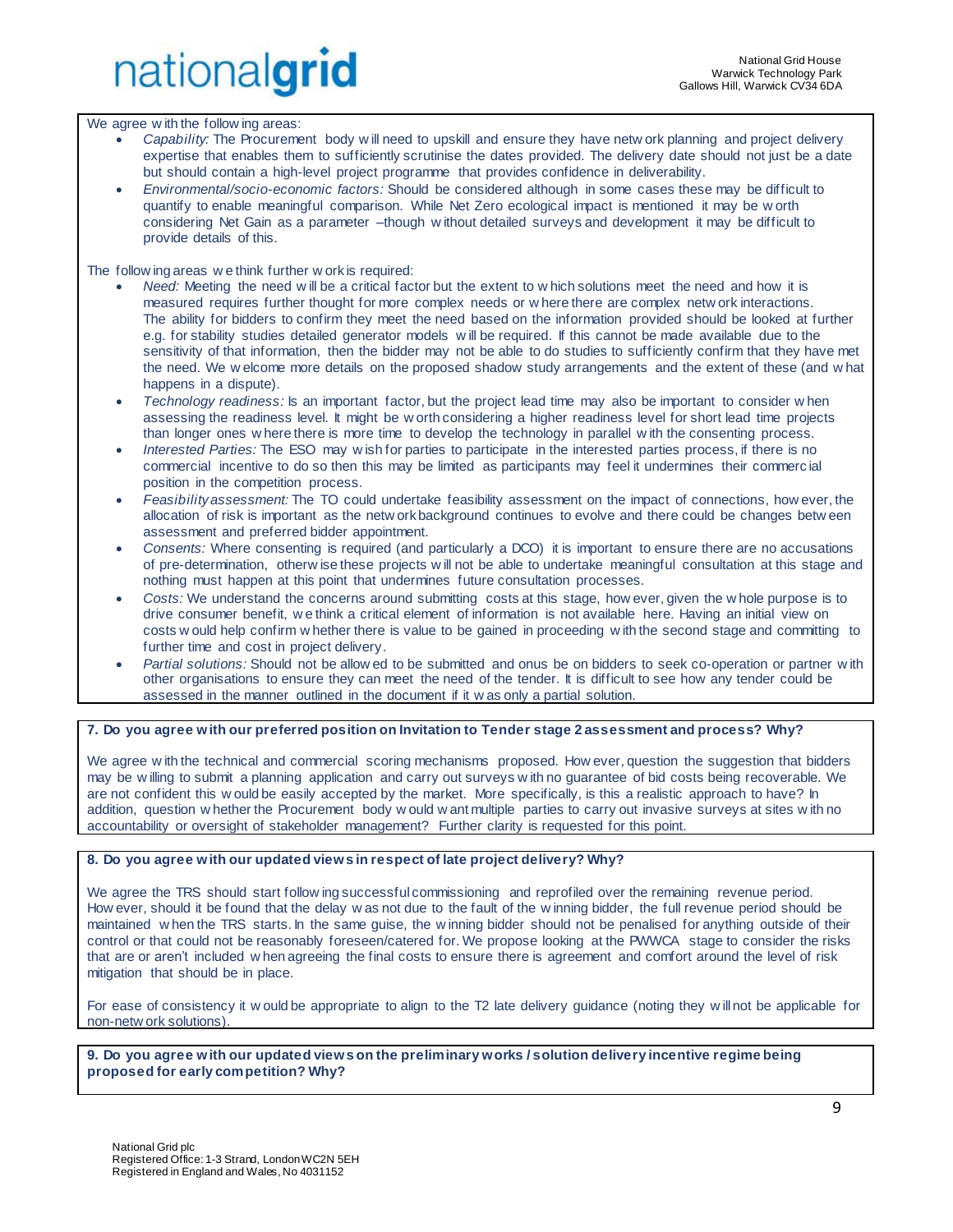There may be limited value for stakeholder reports on small projects how ever for larger projects w here there are DCO requirement there may be value in the proposal. Current suggestion is a simple report w ith no incentives imposed how ever, it could be taken a step further to get a view of the CATO performance and build in an incentive through a stakeholder performance mechanism w here a rew ard/penalty provision is applied depending on the performance.

### **10. Do you agree with our updated views on the operational incentive regime being proposed for early competition? Why?**

Incentives should be developed on a case by case basis and it may be appropriate for netw ork solutions to propose their ow n incentives as part of its licence drafting (in a similar w ay that TOs have some common incentives and some bespoke incentives). Availability incentive is important and is key to ensuring the asset delivers value – unavailability due to factors outside of the CATO control though should be removed.

**11. Do you agree with our revised views and amended preference in respect of decommissioning securities? Why?** 

We still question the need for the security if provisions have been made for in the TRS but we w elcome the w ork to scope the parameters of the securities and minimise additional capital w hich could otherw ise increase costs to consumers.

## **Chapter 6: Implementation:**

### **1. Do you think Table 1 is a comprehensive list of high-level implementation plan activities? If not, what has been omitted?**

The table has an extensive list of activities, w hich w e agree w ith. There are a few more for consideration:

- *Licence:* The CATO licence w ill need to be populated and consulted upon by Ofgem before it can be utilised (w hich can be a lengthy process)
	- o For non-netw ork solutions generic contract terms need to be established (unless the HoTs are expected to cover that).
- *IT systems:* Set-up to undertake procurement activities w ill be needed. More fundamentally, w hat systems w ill be used?
- *Sign-off:* Overall sign-off of ECP by Ofgem should be included as a milestone, especially as ESO state they w ill only initiate code review activities follow ing this confirmation.
- *NOA:* Process w ill need a significant overhaul to accommodate both the scope and timings/frequency of process.

In several cases the assumption seems to be that existing organisations will expand, but it should be made clearer in the table that this may require w hole new organisations to also be established.

### **2. Do you agree with our proposed timing and sequencing for implementation plan activities? If not, what would you change?**

We w elcome the ambitious timeframe presented, how ever, w e are apprehensive w hether the period from having CATO legislation to Licence aw ard is feasible. Given that only 18 months has been allocated for the facilitation/code change/capability build activities, w hich relies on a lot of organisations having dedicated capacity to do so**,** and in some cases, capability already built in order to make this a reality.

In more specifics, w e w ould expect code review s to be initiated ahead of Ofgem's confirmation of ECP. There is considerable appetite for competition to be implemented as soon as possible. Without know ledge of the extent of code changes that w ould be needed seems premature to assume a timetable of 6-12 months for the review and implementation of the changes. We recommend undertaking a scoping activity ahead of Ofgem's confirmation and once legislation is enacted and/or Ofgem makes its decision, changes implemented w ithout delay.

The changes to codes proposed, w e assume only covers STC, Grid Codes and CUSC, how ever, NOA/FES changes, w hich could result in licence changes needed for ESO and/or TOs, may not allow for facilitative licence changes until after these processes have been review ed. The process may not be as linear as presented.

**3. Do you agree with the 'potentially advanceable' implementation plan activities? If not, what would you change?** 

We agree w ith undertaking analysis w ithin these specific areas to aid a better understanding of w hat additional w ork may be needed to progress EC. How ever, w orkload and resource requirements and buy-in from organisations ahead of legislation